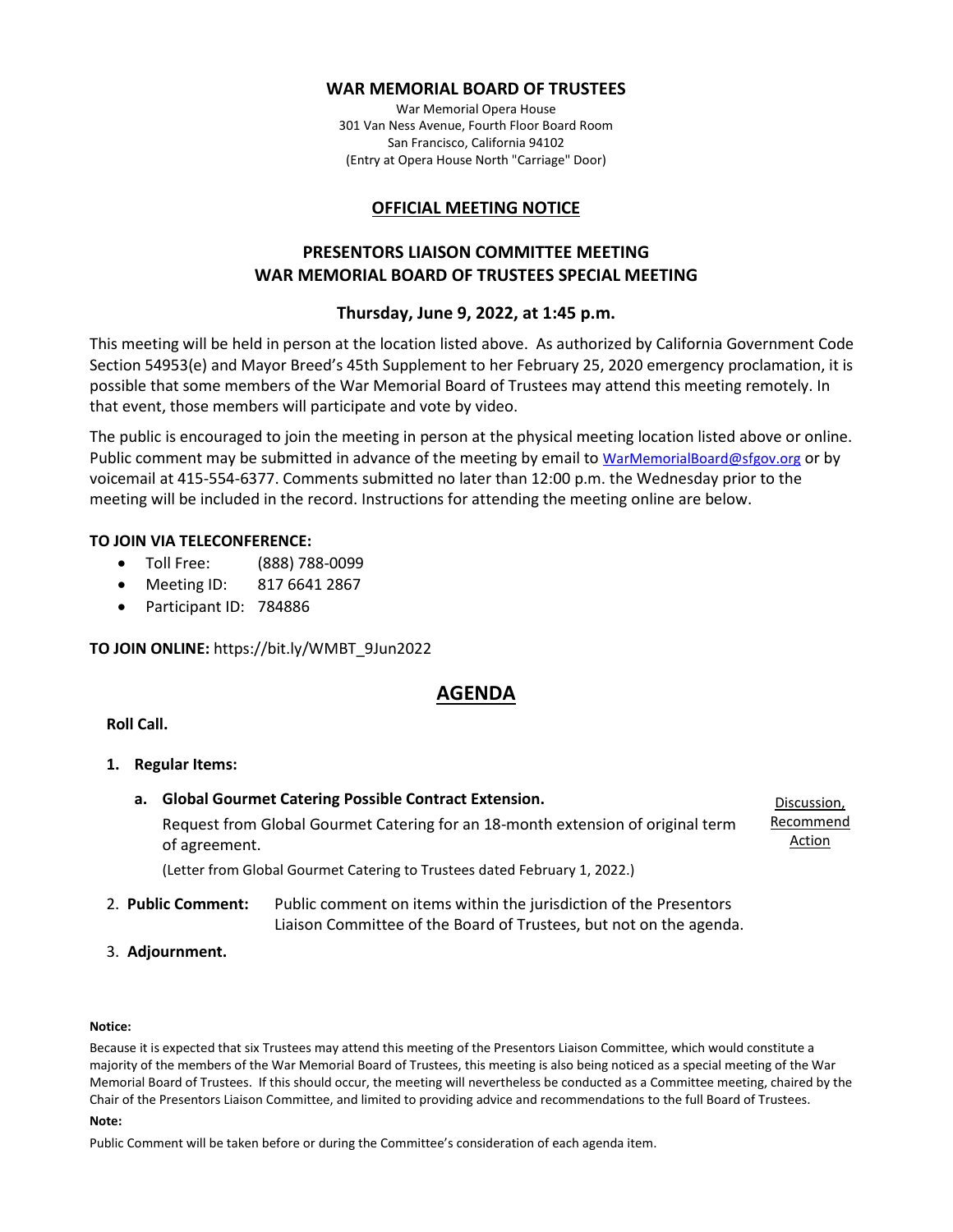# **San Francisco War Memorial and Performing Arts Center**

## **PRESENTORS LIAISON COMMITTEE**

Diane B. Wilsey, Chair Sakurako Fisher Thomas E. Horn Mrs. George R. Moscone Paul Pelosi

*Ex-officio:* Thomas E. Horn, President Gorretti Lo Lui, Vice President

# **BOARD OF TRUSTEES DEPARTMENT REPRESENTATIVES**

John Caldon, Managing Director Rob Levin, Assistant Managing Director and Executive Secretary Telephone: (415) 621-6600 FAX: (415) 621-5091

**Interested persons unable to attend this meeting may submit written comments regarding agenda items which will be distributed to Trustees and made part of the official public record.**

Materials accompanying agenda items are available for inspection and copying on our websit[e sfwarmemorial.org](https://sfwarmemorial.org/) and during regular office hours at the War Memorial office, located at 401 Van Ness Avenue, Suite 110, San Francisco, CA 94102. Any materials distributed to the members of the War Memorial Board of Trustees within 72 hours of the meeting or after the agenda packet has been delivered to the members are available for inspection at the above-mentioned War Memorial office during regular business hours, on our website, or at the meeting.

The ringing and use of cell phones, pagers, and similar sound-producing electronic devices are prohibited at this meeting. The President may order the removal from the meeting room of any person responsible for the ringing or use of a cell phone, pager, or similar sound-producing electronic device.

In order to assist the City's efforts to accommodate persons with severe allergies, environmental illness, multiple chemical sensitivity, or related disabilities, attendees at public meetings are reminded that other attendees may be sensitive to various chemical-based products. Please help the City accommodate these individuals.

Individuals and entities that influence or attempt to influence local policy or administrative action may be required by the San Francisco Lobbyist Ordinance [SF Campaign & Governmental Conduct Code §2.100 – 2.160] to register and report lobbying activity. For more information about the Lobbyist Ordinance, please contact the Ethics Commission at 25 Van Ness Avenue, Suite 220, San Francisco, CA 94102, telephone (415) 252-3100; fax (415) 252-3112; e-mai[l ethics.commission@sfgov.org](mailto:ethics.commission@sfgov.org) and web site [sfethics.org.](https://sfethics.org/)

## **ACCESSIBLE MEETING POLICY**

Per the Americans with Disabilities Act and the Language Access Ordinance, Chinese, Spanish, and/or American Sign Language interpreters will be available upon request. Additionally, every effort will be made to provide a sound enhancement system, meeting materials in alternative formats, and/or a reader. Requesting accommodations at least 72 hours in advance will help ensure availability. Minutes may be translated after they have been adopted by the Board. For all these requests, please contact the War Memorial Office at least 72 hours before the meeting at 415/621-6600. Late requests will be honored if possible. The hearing room is wheelchair accessible.

Según lo exige la Ley sobre Estadounidenses con Discapacidades (Americans with Disabilities Act) y la Ordenanza de Acceso a Idiomas (Language Access Ordinance), los servicios de interpretación en chino, español y para el lenguaje de signos estarán disponibles a petición. Además, se hará todo el esfuerzo posible para tener disponible un sistema de sonido adecuado, los materiales de la reunión en formatos alternativos y un lector. Solicite las acomodaciones por lo menos 72 horas por adelantado para asegurar su disponibilidad. Las minutas se pueden traducir tras la aprobación de la Comisión. Para pedir estos servicios, comuníquese con la administración de War Memorial, por lo menos 72 horas antes de la reunión, llamando al (415) 621-6600. Las solicitudes tardías serán consideradas de ser posible. La sala de audiencias es accesible a sillas de ruedas.

根 據《美 國 殘 疾 人 士 法 案 》(Americans with Disabilities Act)和《語 言 服 務 條 例 》(Language Access Ordinance ), 中文、西班牙語, 和/ 或 美 國 手 語 傳 譯 員 在 收 到 要 求 後 將 會 提 供 傳 譯 服 務。 另 外, 我 們 將 盡 力 提 供 擴 音 設 備,同 時 也 將 會 提 供 不 同 格 式 的 會 議 資 料,和/或提供閱讀器。此外翻譯版本的會議記錄可 在 委 員 會 通 過 後 提 供。上述 的 要 求, 請 於 會 議 前 最 少 72 小 時 致 電 415/621-6600 向 War Memorial 辦 公室 提 出。 提前至少72小時作出調適請求, 有助於確保獲取到該服務。 逾 期 提 出 的 請 求, 若 可 能 的 話, 亦 會 被 考 慮 接 納。 聽 證 室 設 有 輪 椅 通 道。